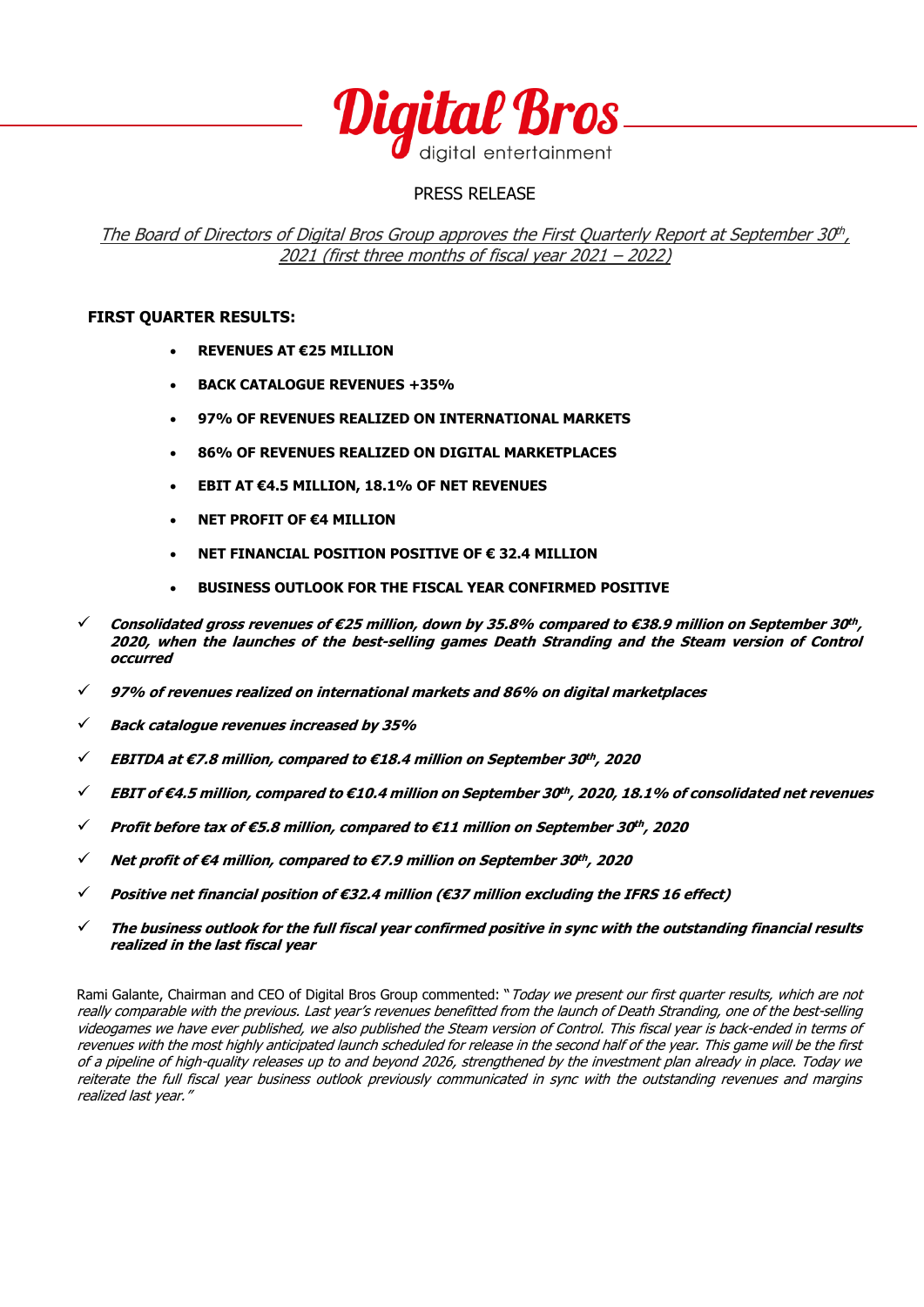*Milan, November 11<sup>th</sup>, 2021* – The **Board of Directors** of **Digital Bros Group (DIB:MI)**, which is listed on the Euronext STAR segment of Borsa Italiana and operates in the videogames market, **today approved the quarterly report for the period ended September 30th, 2021** (first three months of the fiscal year from July 1st, 2021 to June 30th, 2022).

| RESULTS FOR THE FIRST THREE MONTHS OF FISCAL YEAR 2021-2022 (AT 30.09.2021) |          |          |               |          |  |  |  |  |
|-----------------------------------------------------------------------------|----------|----------|---------------|----------|--|--|--|--|
| Euro thousand                                                               | 30.09.21 | 30,09,20 | <b>Change</b> | Change % |  |  |  |  |
| <b>Gross revenues</b>                                                       | 25,016   | 38,950   | (13.934)      | $-35.8%$ |  |  |  |  |
| <b>Gross operating margin (EBITDA)</b>                                      | 7,825    | 18,429   | (10, 604)     | $-57.5%$ |  |  |  |  |
| <b>Operating margin (EBIT)</b>                                              | 4,497    | 10,380   | (5,883)       | $-56.7%$ |  |  |  |  |
| Profit / (loss) before tax                                                  | 5,839    | 10,972   | (5, 133)      | $-46.8%$ |  |  |  |  |
| Net profit / (loss)                                                         | 4,014    | 7,877    | (3,863)       | $-49.0%$ |  |  |  |  |

Digital Bros Group's key consolidated results for the first three months of fiscal year 2021-2022, together with prior period comparatives, are as follows:

- **Consolidated gross revenues** of €25 million, compared to €38.9 million on September 30th, 2020 (-35.8% YoY);
- **EBITDA** of €7.8 million, compared to €18.4 million on September 30<sup>th</sup>, 2020;
- **EBIT** of €4.5 million, compared to €10.4 million on September 30<sup>th</sup>, 2020;
- Profit before tax of €5.8 million, compared to €11 million on September 30<sup>th</sup>, 2020;
- **Net profit** of €4.0 million, compared to €7.9 million on September 30<sup>th</sup>, 2020.

#### **RESULTS BY OPERATING SEGMENT**

New video games releases are planned for the second half of the fiscal year, to that extent, the revenues of the first quarter were entirely derived from the sale of back catalogue. Revenues for the quarter amounted to €25 million, decreasing by 35.8% compared to the previous fiscal year, when the best-seller video game Death Stranding and the Steam version of Control were initially launched. Good performance was realized by back catalogue sales that grew by 35%, increasing by €6.1 million compared to the last fiscal year quarter.

The quarterly revenues were a mix of different but existing products, being the revenues made exclusively by back catalogue revenues. The quarterly best-selling videogame has been the evergreen Assetto Corsa, IP owned by the Group, which realized €4 million during the period.

International markets revenues were 97% of the total consolidated revenues in the quarter.

A breakdown by operating segment for the period ended September 30<sup>th</sup>, 2021 compared to the period ended September 30<sup>th</sup>, 2020 is provided below:

| <b>Euro thousand</b><br><b>Gross revenue</b> |        |        |           | Net revenue |        |        |               |           |
|----------------------------------------------|--------|--------|-----------|-------------|--------|--------|---------------|-----------|
|                                              | 2022   | 2021   | Change    |             | 2022   | 2021   | <b>Change</b> |           |
| <b>Premium Games</b>                         | 22,525 | 34,995 | (12,471)  | $-35.6\%$   | 22,439 | 34,826 | (12, 387)     | -35.6%    |
| Free to Play                                 | 1,773  | 2,191  | (418)     | $-19.1%$    | 1,773  | 2,191  | (418)         | $-19.1%$  |
| Italian distribution                         | 599    | 1,709  | (1, 110)  | $-64.9\%$   | 559    | 1,577  | (1,019)       | $-64.6\%$ |
| Other projects                               | 119    | 55     | 63        | n.m.        | 119    | 55     | 63            | n.m.      |
| <b>Total gross revenues</b>                  | 25,015 | 38,950 | (13, 936) | $-35.8%$    | 24,889 | 38,649 | (13,760)      | $-35.6\%$ |

The **Premium Games** operating segment represented 90% of the consolidated gross revenues. Video games developed by the internal studios and intellectual properties owned by the Group accounted for 32% of the consolidated revenues in the period. 52% of revenues came from the sale of co-owned IPs and long-term agreements (more than ten years). A breakdown of Premium Games revenues by type of rights held by the Group at September  $30<sup>th</sup>$ , 2021 is provided below with comparative figures at September 30th, 2020: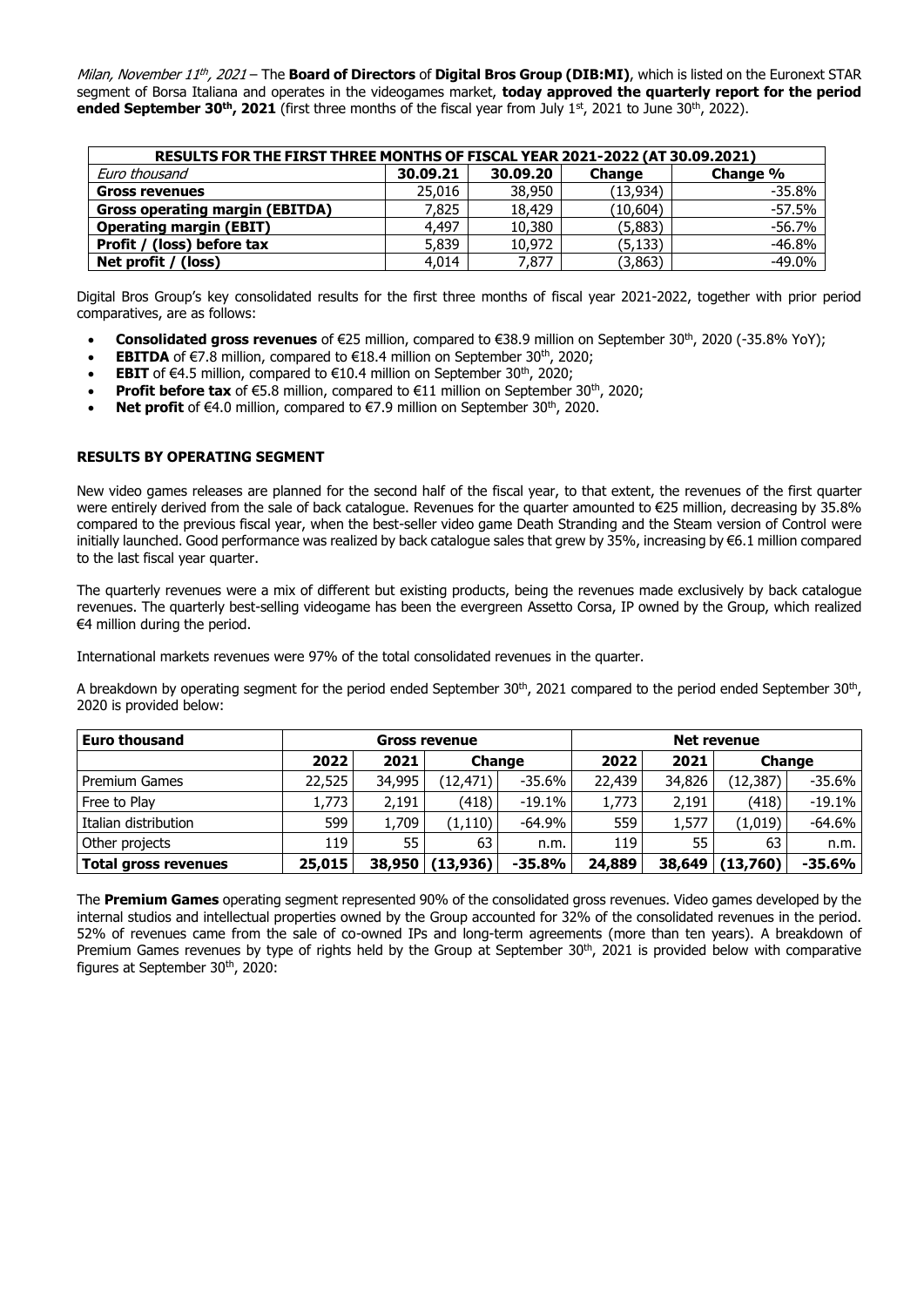

The **Free to Play** operating segment showed a 19.1% decrease, from € 2.2 million at September 30th, 2020 to €1.8 million. The main Free to Play product launch of the current year, Puzzle Quest 3, will be globally available in the second half of the fiscal.

The **Italian Distribution** operating sector revenues decreased by 64.9% (from €1.7 million down to €0.59 million) in sync with the continuous decline of retail distribution and accelerated by the effects of the COVID-19 pandemic.

Digital Bros Group's revenues and earnings by operating segments for the period are as follows:

| <b>Euro thousand</b> | Premium  <br><b>Games</b> | Free to Play | <b>Italian</b><br><b>Distribution</b> | Other I<br><b>Activities</b> | Holding | <b>Total</b> |
|----------------------|---------------------------|--------------|---------------------------------------|------------------------------|---------|--------------|
| Gross revenues       | 22,525                    | 1,773        | 599                                   | 119                          |         | 25,016       |
| EBITDA               | 9,189                     | 537          | (203)                                 | (83)                         | (1,615) | 7,825        |
| <b>EBIT</b>          | 6,575                     | 88           | (241)                                 | (92)                         | (1,833) | 4,497        |

The **EBITDA** realized in the quarter has been €7.8 million corresponding to 31.4% of the consolidated net revenues, a decrease of €10.6 million compared to the €18.4 realized in the previous year.

#### **Depreciation** and **amortization** decreased by €4.7 million.

The quarterly **EBIT** amounted to €4.5 million decreasing by €5.9 million compared to €10.4 million as at September 30<sup>th</sup>, 2020. The EBIT stood at 18.1% of the consolidated gross revenues for the quarter (-26.9%).

**Net income** was positive for €1.3 million, compared to €0.59 million realized in the previous year.

Profit before tax for the period ended September 30<sup>th</sup>, 2021 amounted to €5.8 million, a decrease of €5.1 million compared to profit before tax of €10.97 million as at September 30<sup>th</sup>, 2020.

**Net profit** for the period amounted to €4.0 million compared to €7.88 million as at September 30<sup>th</sup>, 2020.

#### **Net profit attributable to the shareholders of the Group** was €4.1 million.

**Basic profit per share** and **diluted profit per share** were respectively €0.29 and €0.28 compared to the €0.55 and €0.54 profit per share as at September 30<sup>th</sup>, 2020.

#### **NET FINANCIAL POSITION**

The Net Financial Position amounted to €32.4 million, compared to €38.3 million as at June 30<sup>th</sup>, 2021, decreasing, as expected, by €5.8 million. Excluding the IFRS 16 effect, the Net Financial Position amounted to €37 million.

#### **TREASURY SHARES**

It is hereby disclosed that as at September 30<sup>th</sup>, 2021 Digital Bros S.p.A. did not hold any treasury shares, as no transactions have been performed in the period, pursuant to Art. 2428 paragraph 2.3 of the Italian Civil Code.

#### **SIGNIFICANT EVENTS DURING THE PERIOD**

There were no significant events during the period.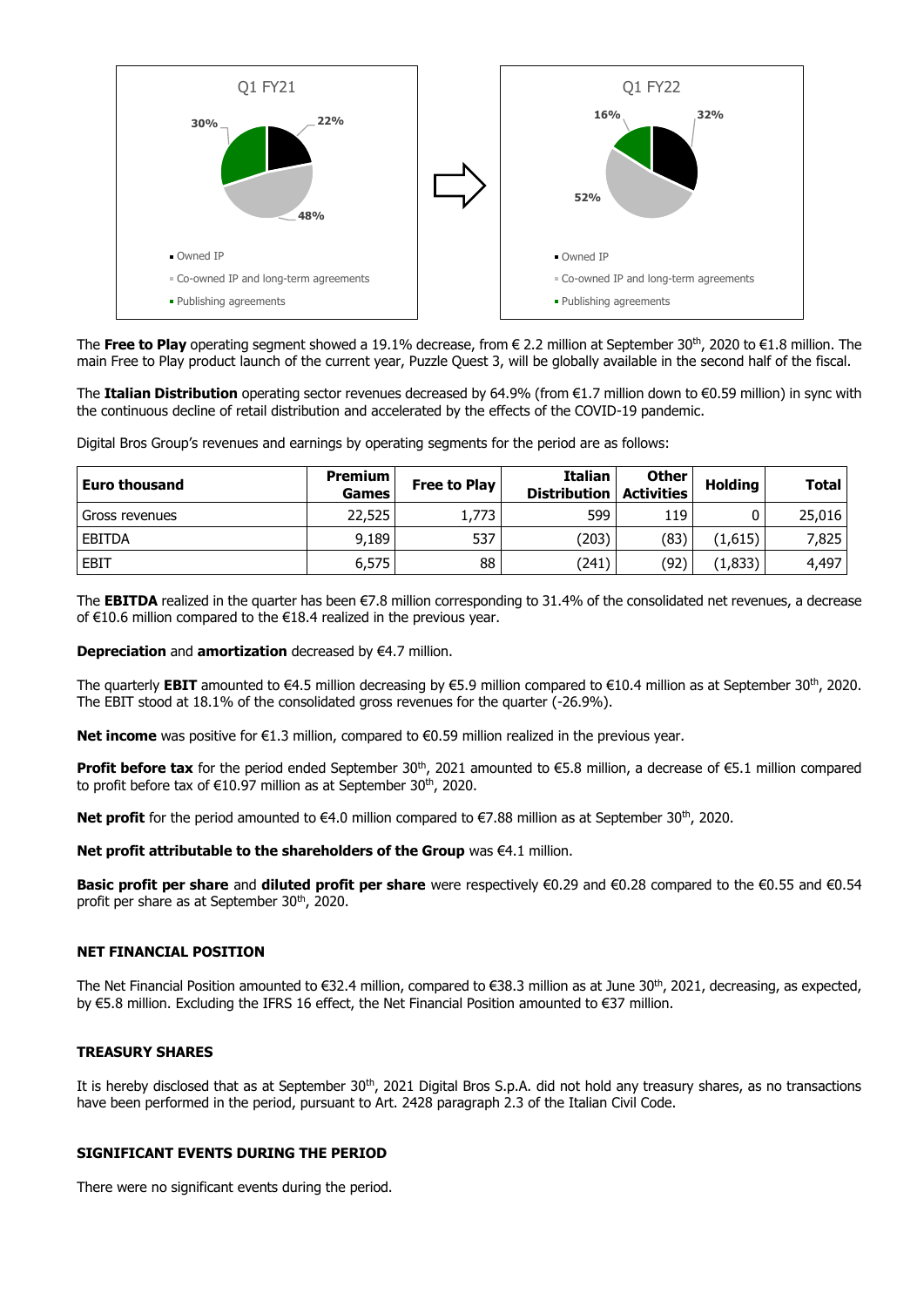#### **SIGNIFICANT EVENTS OCCURRED AFTER SEPTEMBER 30TH, 2021**

On October 27th, 2021, the Shareholders' Meeting of Digital Bros Group approved the Financial Statements for the fiscal year 2020-2021, a dividend distribution of €0.18 per share and appointed Ernest & Young S.p.A. as the new external auditor for the 2022-2030 period, until the approval of the Financial Statements at June 30<sup>th</sup>, 2030.

#### **BUSINESS OUTLOOK**

The significant investment plan implemented will persist over the coming years: the Group has in excess of €69 million outstanding investments on 23 intellectual properties already committed. In addition, further investments are represented significantly by internal development productions with the most recent additions being the Australian developer Infinity Plus Two, Chrysalide Jeux et Divertissement (Canada) and Supernova Games Studios (Italy). During the quarter, the Group further increased the number of internal studios by acquiring the 60% of the Czech development studio Ingame Studio a.s., currently working on a highly anticipated videogame which is planned for launch in the fourth quarter.

In the full fiscal year 2022, the Group expects to match the record hitting revenues levels realized in the previous fiscal year, even if most of the investments planned will hit the market starting from the following fiscal year onwards. The current fiscal revenues are back-ended in sync with the Premium Games product releases, as well as the worldwide launch of the Free to Play video games Puzzle Quest 3 and Portal Knights, all are expected in the second half of the year.

A breakdown of back catalogue and new releases revenues expected for the full fiscal year is provided below with previous years comparisons:



Operating margins are expected to remain in line with the outstanding results achieved in the last fiscal year, >30MEUR EBIT, and in sync with the revenues trend.

As a result of the significant investments planned in the period, the net financial position, which was above €38 million positive at the end of the previous year, is expected to decrease during the first three quarters. Cash flow creation will return in the last quarter following the launch of the publisher's most anticipated videogame.

#### **ART. 154-BIS OF THE T.U.F.**

As required by paragraph 2, Art. 154-bis of the T.U.F., Digital Bros Group's Chief Financial Officer, Stefano Salbe, declares that the information contained in this press release corresponds to the Group's underlying documents, books and accounting records.

This press release is available on the website[s www.digitalbros.com](http://www.digitalbros.com/) an[d www.1info.it](http://www.1info.it/)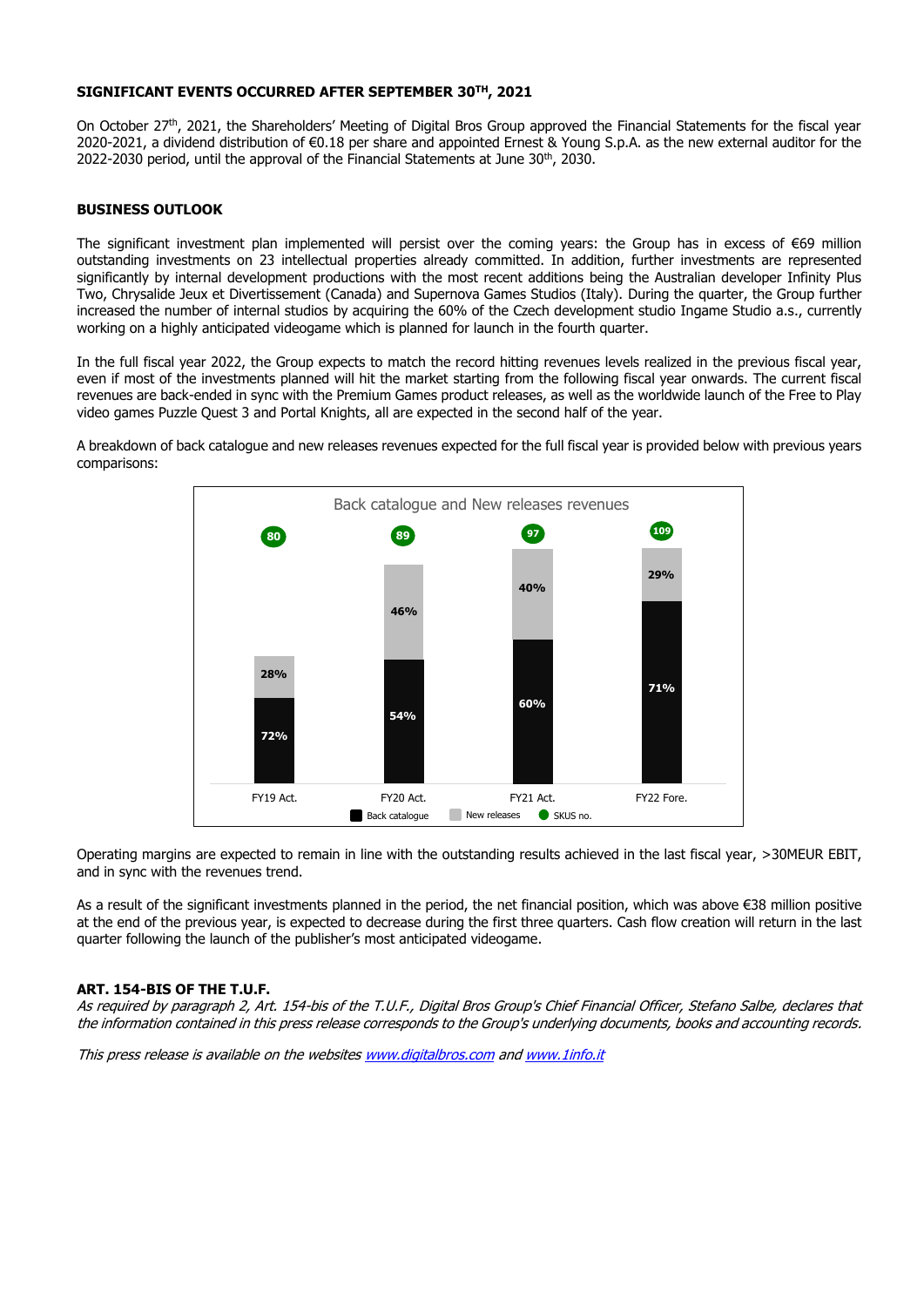Listed on the Euronext STAR segment of Borsa Italiana, Digital Bros Group is a global company that has been operating since 1989 as a developer, publisher and distributor of videogames through its brand 505 Games. The Group distributes its contents on both retail and digital channels. Digital Bros Group is active around the world through its own direct operations in Italy, United States, UK, France, Spain, Germany, Czech Republic, China, Japan, Australia and Canada with approximately 325 employees.

For further information: **Digital Bros S.p.A. Stefano Salbe** CFO Tel. + 39 02 413031 [ir@digitalbros.com](mailto:ir@digitalbros.com)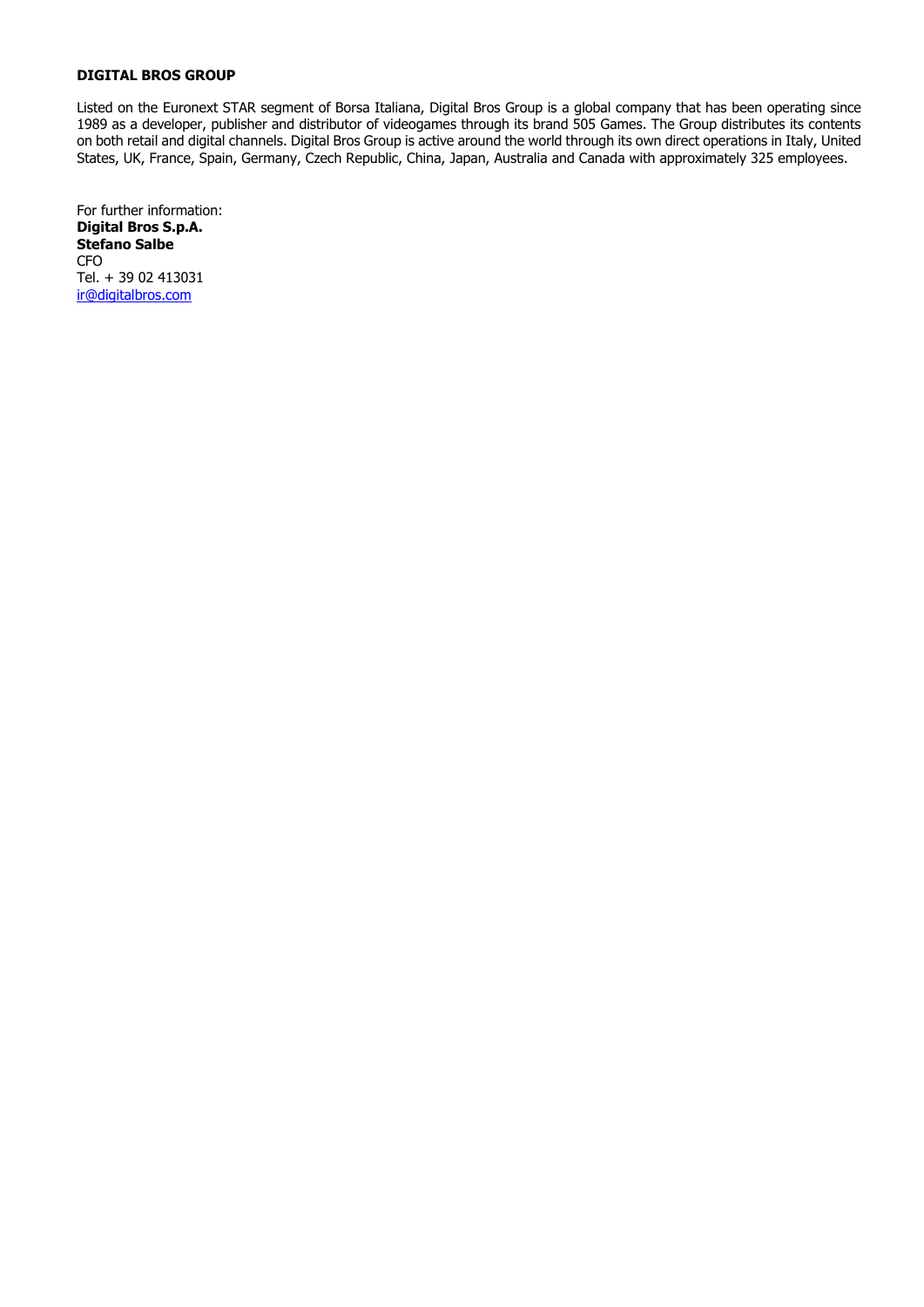# **FINANCIAL STATEMENTS**

# **DIGITAL BROS GROUP**

# **Consolidated statement of financial position at September 30th, 2021**

|                | <b>Euro Thousand</b>                                | September 30th, 2021 | June 30th, 2021 | Change    |          |
|----------------|-----------------------------------------------------|----------------------|-----------------|-----------|----------|
|                |                                                     |                      |                 |           |          |
|                | <b>Non-current assets</b>                           |                      |                 |           |          |
| 1              | Property, plant and equipment                       | 8,166                | 8,198           | (32)      | $-0.4%$  |
| $\overline{2}$ | Investment property                                 | $\mathbf{0}$         | 0               | 0         | 0.0%     |
| 3              | Intangible assets                                   | 73,712               | 66,776          | 6,936     | 10.4%    |
| $\overline{4}$ | Equity investments                                  | 11,059               | 11,190          | (131)     | $-1.2%$  |
| 5              | Non-current receivables and other assets            | 5,969                | 5,089           | 880       | 17.3%    |
| 6              | Deferred tax assets                                 | 12,012               | 11,644          | 368       | 3.2%     |
| 7              | Non-current financial activities                    | 18,946               | 18,840          | 106       | 0.6%     |
|                | <b>Total non-current assets</b>                     | 129,864              | 121,737         | 8,127     | 6.7%     |
|                |                                                     |                      |                 |           |          |
|                | <b>Current assets</b>                               |                      |                 |           |          |
| 8              | Inventories                                         | 5,428                | 5,708           | (280)     | $-4.9%$  |
| 9              | Trade receivables                                   | 15,568               | 18,283          | (2,715)   | $-14.9%$ |
| 10             | Tax credit                                          | 2,027                | 1,500           | 527       | 35.1%    |
| 11             | Other current assets                                | 20,260               | 19,279          | 981       | 5.1%     |
| 12             | Cash and cash equivalent                            | 43,612               | 35,509          | 8,103     | 22.8%    |
| 13             | Other financial assets                              |                      | O               | 0         | 0.0%     |
|                | <b>Total current assets</b>                         | 86,895               | 80,279          | 6,616     | 8.2%     |
|                |                                                     |                      |                 |           |          |
|                | <b>TOTAL ASSETS</b>                                 | 216,759              | 202,016         | 14,743    | 7.3%     |
|                |                                                     |                      |                 |           |          |
|                | <b>Capital and reserves</b>                         |                      |                 |           |          |
| 14             | Share capital                                       | (5,704)              | (5,704)         | (0)       | 0.0%     |
| 15             | Reserves                                            | (23, 232)            | (23, 016)       | (216)     | 0.9%     |
| 16             | Treasury shares                                     | $\Omega$             | 0               | 0         | 0.0%     |
| 17             | Retained earnings (accumulated losses)              | (86, 273)            | (82, 181)       | (4,092)   | 5.0%     |
|                | <b>Equity attributable to Parent Company</b>        | (115, 209)           | (110, 901)      | (4,308)   | 3.9%     |
|                | <b>Equity attributable to minority shareholders</b> | (812)                | (890)           | 78        | $-8.8%$  |
|                | <b>Total equity</b>                                 | (116, 021)           | (111,791)       | (4, 230)  | 3.8%     |
|                |                                                     |                      |                 |           |          |
|                | <b>Non-current liabilities</b>                      |                      |                 |           |          |
|                | 18 Employee benefits                                | (791)                | (719)           | (72)      | 9.9%     |
| 19             | Non-current provisions                              | (81)                 | (81)            | 0         | $0.0\%$  |
| 20             | Other non-current payables and liabilities          | (5, 512)             | (5, 415)        | (97)      | $0.0\%$  |
| 21             | Non-current financial liabilities                   | (20, 530)            | (11, 694)       | (8, 836)  | 75.6%    |
|                | <b>Total non-current liabilities</b>                | (26, 914)            | (17,909)        | (9,005)   | 50.3%    |
|                |                                                     |                      |                 |           |          |
|                | <b>Current liabilities</b>                          |                      |                 |           |          |
| 22             | Trade payables                                      | (41, 543)            | (47, 193)       | 5,650     | $-12.0%$ |
| 23             | Taxes payable                                       | (12, 561)            | (10, 782)       | (1,779)   | 16.5%    |
| 24             | Current provisions                                  | (0)                  | (0)             | 0         | 0.0%     |
| 25             | Other current liabilities                           | (10,097)             | (9, 932)        | (165)     | 1.7%     |
| 26             | Current financial liabilities                       | (9,623)              | (4, 409)        | (5, 214)  | n.m.     |
|                | <b>Total net working capital</b>                    | (73, 824)            | (72, 316)       | (1,508)   | 2.1%     |
|                | <b>TOTAL LIABILITIES</b>                            | (100, 738)           | (90, 225)       | (10, 513) | 11.7%    |
|                |                                                     |                      |                 |           |          |
|                | TOTAL NET EQUITY AND LIABILITIES                    | (216, 759)           | (202, 016)      | (14, 743) | 7.3%     |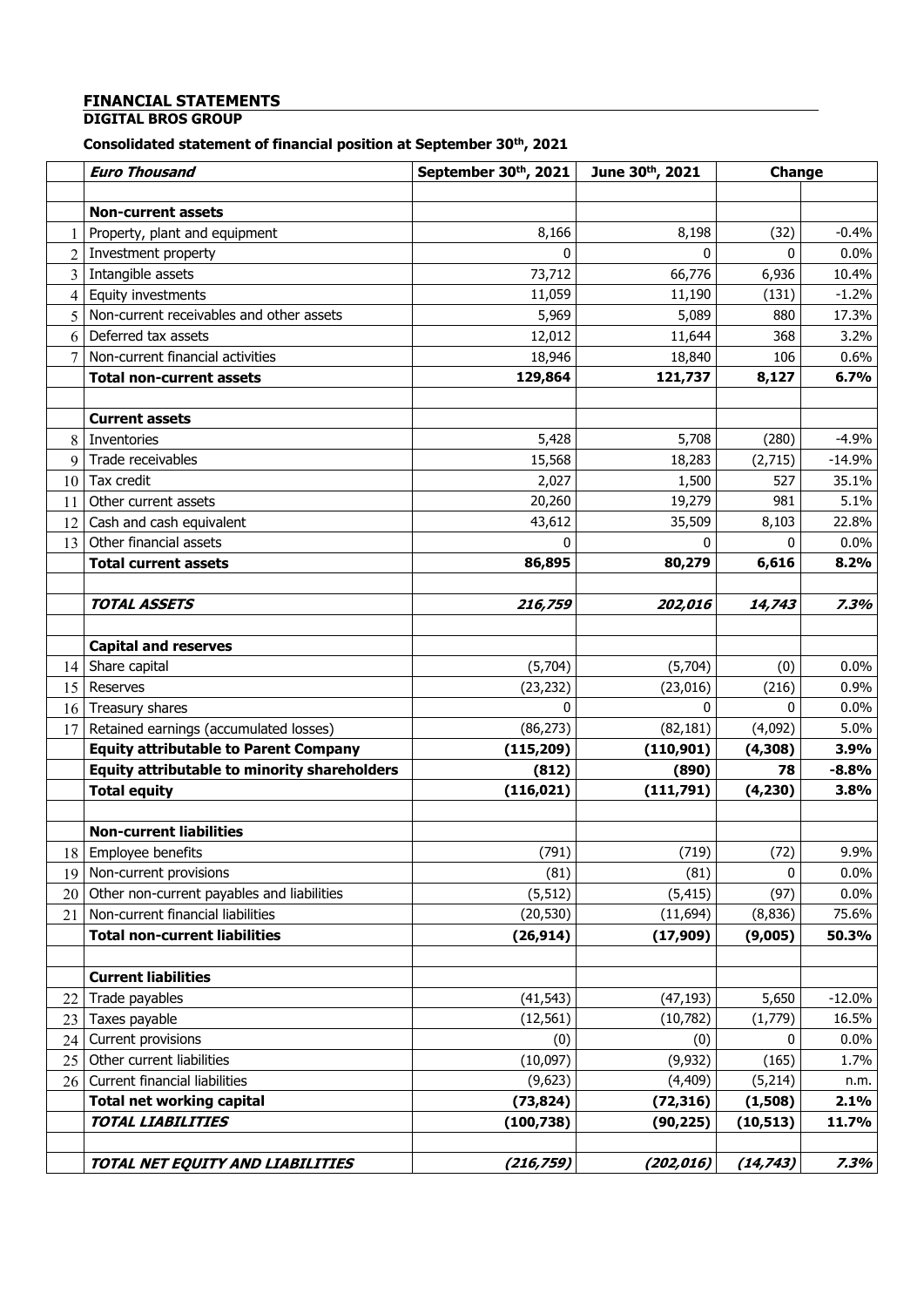# **Consolidated Statement of profit and loss at September 30th, 2021**

|                 | <b>Euro Thousand</b>                                      |          | September 30 <sup>th</sup> , 2021 September 30 <sup>th</sup> , 2020 |              |          | Change       |          |
|-----------------|-----------------------------------------------------------|----------|---------------------------------------------------------------------|--------------|----------|--------------|----------|
|                 |                                                           |          |                                                                     |              |          |              |          |
| 1               | Gross revenue                                             | 25,016   | 100.5%                                                              | 38,950       | 100.8%   | (13, 934)    | $-35.8%$ |
| 2               | Revenue adjustments                                       | (126)    | $-0.5%$                                                             | (301)        | $-0.8%$  | 175          | $-58.2%$ |
| 3               | <b>Net revenue</b>                                        | 24,890   | 100.0%                                                              | 38,649       | 100.0%   | (13, 759)    | $-35.6%$ |
|                 |                                                           |          |                                                                     |              |          |              |          |
| 4               | Purchase of products for resale                           | (981)    | $-3.9%$                                                             | (1, 210)     | $-3.1%$  | 229          | $-18.9%$ |
| 5               | Purchase of services for resale                           | (1, 507) | $-6.1%$                                                             | (2, 200)     | $-5.7%$  | 693          | $-31.5%$ |
| 6               | Royalties                                                 | (7,078)  | $-28.4%$                                                            | (8,882)      | $-23.0%$ | 1,804        | $-20.3%$ |
| 7               | Changes in inventories of finished products               | (280)    | $-1.1%$                                                             | (303)        | $-0.8%$  | 23           | $-7.6%$  |
| 8               | <b>Total cost of sales</b>                                | (9, 846) | $-39.6%$                                                            | (12, 595)    | $-32.6%$ | 2,749        | $-21.8%$ |
|                 |                                                           |          |                                                                     |              |          |              |          |
| 9               | Gross profit $(3+8)$                                      | 15,044   | 60.4%                                                               | 26,054       | 67.4%    | (11,010)     | $-42.3%$ |
|                 |                                                           |          |                                                                     |              |          |              |          |
| 10              | Other income                                              | 1,736    | 7.0%                                                                | 1,127        | 2.9%     | 609          | 54.0%    |
|                 |                                                           |          |                                                                     |              |          |              |          |
| 11              | Costs for services                                        | (1, 813) | $-7.3%$                                                             | (3, 239)     | $-8.4%$  | 1,426        | $-44.0%$ |
| 12              | Rent and Leasing                                          | (104)    | $-0.4%$                                                             | (74)         | $-0.2%$  | (30)         | 40.7%    |
| 13              | Payroll costs                                             | (6, 719) | $-27.0%$                                                            | (5, 170)     | $-13.4%$ | (1, 549)     | 29.9%    |
| 14              | Other operating costs                                     | (319)    | $-1.3%$                                                             | (269)        | $-0.7%$  | (50)         | 18.5%    |
| 15              | <b>Total operating costs</b>                              | (8,955)  | $-36.0%$                                                            | (8, 752)     | $-22.6%$ | (203)        | 2.3%     |
|                 |                                                           |          |                                                                     |              |          |              |          |
| 16              | Gross operating margin (EBITDA) (9+10+15)                 | 7,825    | 31.4%                                                               | 18,429       | 47.7%    | (10, 604)    | $-57.5%$ |
|                 |                                                           |          |                                                                     |              |          |              |          |
| 17              | Depreciation and amortization                             | (3, 316) | $-13.3%$                                                            | (7,986)      | $-20.7%$ | 4,670        | $-58.5%$ |
| 18              | Provisions                                                | 0        | 0.0%                                                                | $\mathbf{0}$ | 0.0%     | $\mathbf{0}$ | $0.0\%$  |
| 19              | Asset impairment charge                                   | (12)     | 0.0%                                                                | (63)         | $-0.2%$  | 51           | $-81.1%$ |
|                 | 20   Impairment reversal                                  | 0        | 0.0%                                                                | 0            | 0.0%     | $\bf{0}$     | n.m.     |
| 21              | <b>Total depreciation, amortization and</b><br>impairment | (3, 328) | -13.4%                                                              | (8,049)      | $-20.8%$ | 4,721        | $-58.7%$ |
|                 |                                                           |          |                                                                     |              |          |              |          |
| 22              | Operating margin (EBIT) (16+21)                           | 4,497    | 18.1%                                                               | 10,380       | 26.9%    | (5,883)      | $-56.7%$ |
|                 |                                                           |          |                                                                     |              |          |              |          |
|                 | 23 Interest and finance income                            | 1,606    | 6.5%                                                                | 1,751        | 4.5%     | (145)        | $-8.3%$  |
|                 | 24 Interest expense and finance costs                     | (264)    | $-1.1%$                                                             | (1, 159)     | $-3.0%$  | 895          | $-77.3%$ |
| 25              | Net interest income/(expense)                             | 1,342    | 5.4%                                                                | 592          | 1.5%     | 750          | n.m.     |
|                 |                                                           |          |                                                                     |              |          |              |          |
| 26              | Profit/ (loss) before tax (22+25)                         | 5,839    | 23.5%                                                               | 10,972       | 28.4%    | (5, 133)     | $-46.8%$ |
|                 |                                                           |          |                                                                     |              |          |              |          |
| 27              | Current tax                                               | (1,920)  | $-7.7%$                                                             | (3, 356)     | $-8.7%$  | 1,436        | $-42.8%$ |
| 28              | Deferred tax                                              | 95       | 0.4%                                                                | 261          | 0.7%     | (166)        | $-63.4%$ |
| 29              | <b>Total taxes</b>                                        | (1,825)  | $-7.3%$                                                             | (3,095)      | $-8.0\%$ | 1,270        | -41.0%   |
|                 |                                                           |          |                                                                     |              |          |              |          |
|                 | 30 Net profit/loss                                        | 4,014    | 16.1%                                                               | 7,877        | 20.4%    | (3, 863)     | -49.0%   |
|                 | attributable to the shareholders of the Group             | 4,092    | 16.4%                                                               | 7,886        | 20.4%    | (3,794)      | $-48.1%$ |
|                 | attributable to minority shareholders                     | (78)     | $-0.3%$                                                             | (9)          | 0.0%     | (69)         | n.m.     |
|                 |                                                           |          |                                                                     |              |          |              |          |
|                 | <b>Earnings per share</b>                                 |          |                                                                     |              |          |              |          |
| 33 <sup>2</sup> | Total basic earnings per share (in Euro)                  | 0.29     |                                                                     | 0.55         |          | (0.26)       | $-48.1%$ |
| 34 <sup>1</sup> | Diluted earnings per share (in Euro)                      | 0.28     |                                                                     | 0.54         |          | (0.26)       | -49.0%   |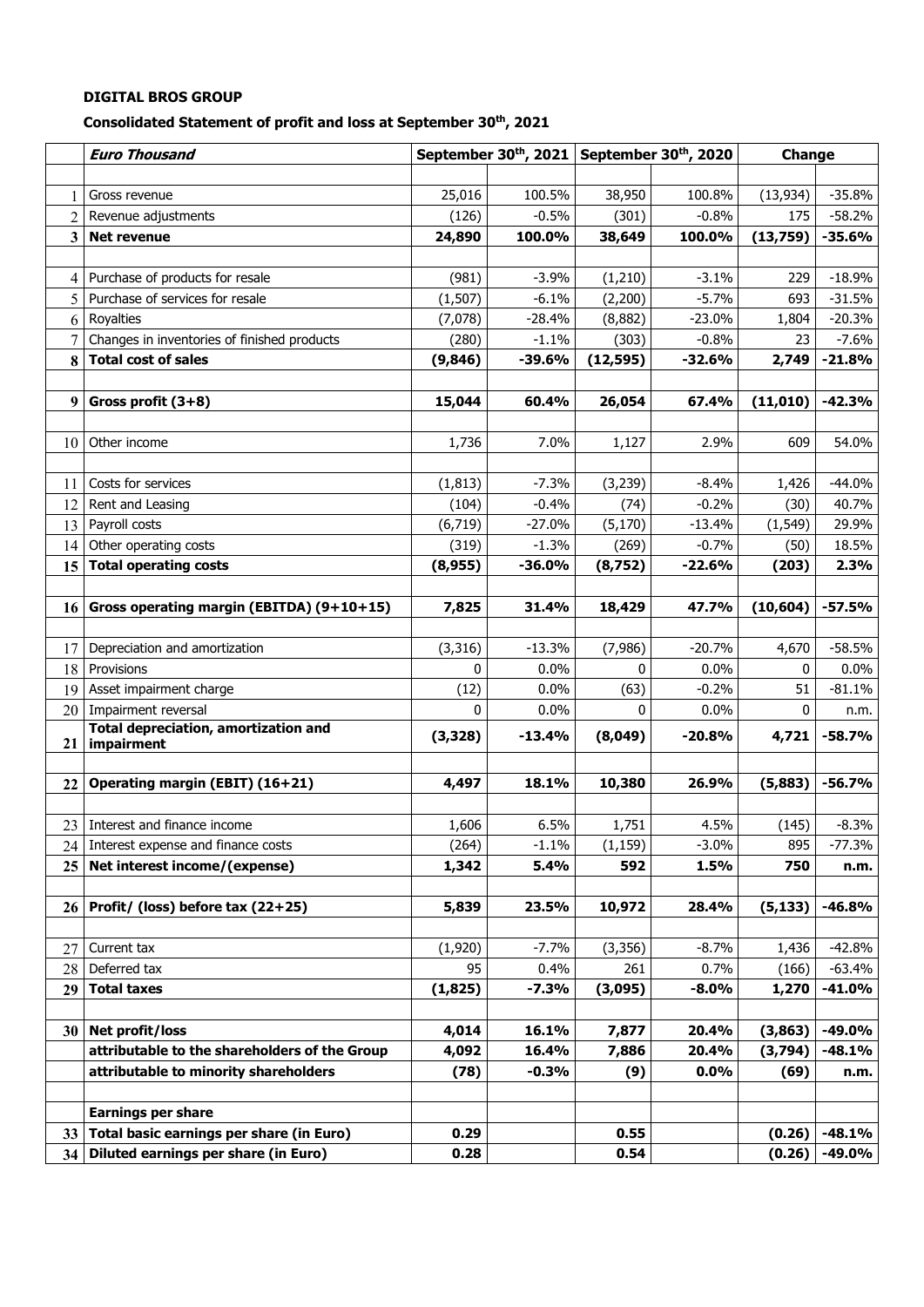# **Consolidated Cash Flow Statement at September 30th, 2021**

|    | <b>Euro Thousand</b>                                           |              | September 30 <sup>th</sup> , 2021 September 30 <sup>th</sup> , 2020 |
|----|----------------------------------------------------------------|--------------|---------------------------------------------------------------------|
|    |                                                                |              |                                                                     |
| Α. | Opening net cash/debt                                          | 35,509       | 8,527                                                               |
|    |                                                                |              |                                                                     |
| В. | Cash flows from operating activities                           |              |                                                                     |
|    | Profit (loss) for the period                                   | 4,014        | 7,877                                                               |
|    | Depreciation, amortization and non-monetary costs:             |              |                                                                     |
|    | Provisions and impairment losses                               | $\mathbf{0}$ | (63)                                                                |
|    | Amortization of intangible assets                              | 2,872        | 7,524                                                               |
|    | Depreciation of property, plant and equipment                  | 444          | 462                                                                 |
|    | Net change in advance taxes                                    | (368)        | 187                                                                 |
|    | Net change in employee benefit provisions                      | 72           | 19                                                                  |
|    | Net change in other non-current liabilities                    | 216          | 520                                                                 |
|    | <b>SUBTOTAL B.</b>                                             | 7,250        | 16,526                                                              |
|    |                                                                |              |                                                                     |
| C. | Change in net working capital                                  |              |                                                                     |
|    | Inventories                                                    | 280          | 303                                                                 |
|    | Trade receivables                                              | 2,715        | 6,149                                                               |
|    | Current tax assets                                             | (527)        | 2,203                                                               |
|    | Other current assets                                           | (981)        | (4,962)                                                             |
|    | Trade payables                                                 | (5,650)      | 5,752                                                               |
|    | Current tax liabilities                                        | 1,779        | 626                                                                 |
|    | Current provisions                                             | 0            | $\Omega$                                                            |
|    | Other current liabilities                                      | 165          | (1, 249)                                                            |
|    | Other non-current liabilities                                  | 97           | (469)                                                               |
|    | Non-current receivables and other assets                       | (880)        | 3,985                                                               |
|    | <b>SUBTOTAL C.</b>                                             | (3,002)      | 12,338                                                              |
|    |                                                                |              |                                                                     |
| D. | Cash flows from investing activities                           |              |                                                                     |
|    | Net payments for intangible assets                             | (9,808)      | (20, 458)                                                           |
|    | Net payments for property, plant and equipment                 | (412)        | (76)                                                                |
|    | Net payments for non-current financial assets                  | 131          | (3, 974)                                                            |
|    | <b>SUBTOTAL D.</b>                                             | (10,089)     | (24, 508)                                                           |
|    |                                                                |              |                                                                     |
| Ε. | <b>Cash flows from financing activities</b>                    |              |                                                                     |
|    | Capital increases                                              | 0            | 0                                                                   |
|    | Changes in financial liabilities                               | 14,050       | (3,900)                                                             |
|    | Changes in financial assets                                    | (106)        | (101)                                                               |
|    | <b>SUBTOTAL E.</b>                                             | 13,944       | (4,001)                                                             |
|    |                                                                |              |                                                                     |
| F. | <b>Changes in consolidated equity</b><br>Dividends distributed | 0            | 0                                                                   |
|    | Changes in treasury shares held                                |              |                                                                     |
|    |                                                                | 0            | 0                                                                   |
|    | Increases (decreases) in other equity components               | 0            | 0                                                                   |
|    | <b>SUBTOTAL F.</b>                                             | 0            | 0                                                                   |
|    | Cash flow for the period (B+C+D+E+F)                           | 8,103        | 355                                                                 |
| G. |                                                                |              |                                                                     |
| н. | Closing net cash/debt (A+G)                                    | 43,612       | 8,882                                                               |